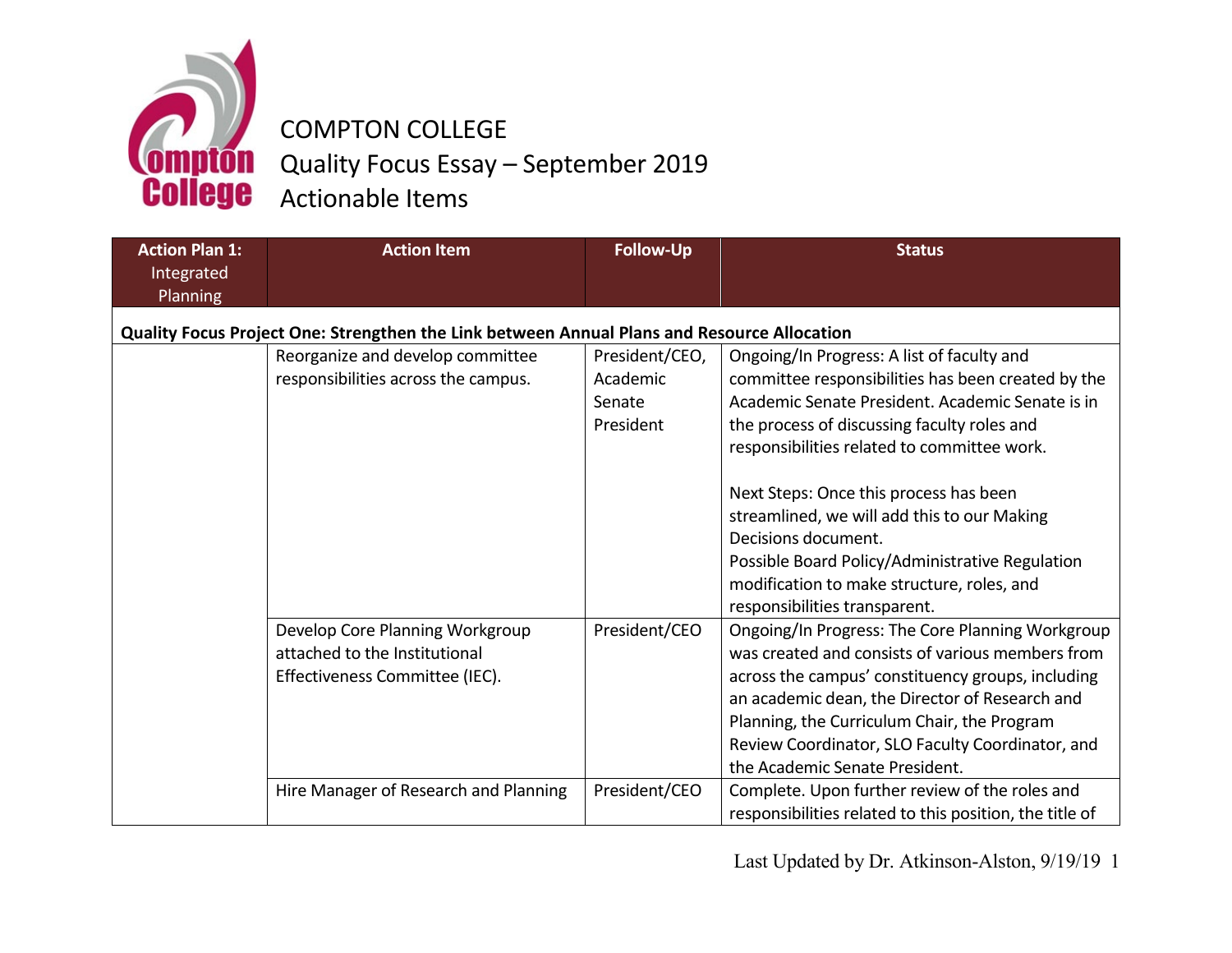|                                                                                                  | the position was modified to "Director of Research<br>and Planning." |  |  |
|--------------------------------------------------------------------------------------------------|----------------------------------------------------------------------|--|--|
| Director of<br>Implement a Program Review and                                                    | Complete. Nuventive has been purchased and                           |  |  |
| Planning (PRP) system to strengthen link<br>Research and                                         | implemented.                                                         |  |  |
| between Program Review and annual<br>Planning, VP                                                |                                                                      |  |  |
| Academic<br>planning.                                                                            | Next Steps: continue Nuventive training across                       |  |  |
| Affairs,                                                                                         | campus.                                                              |  |  |
| Program                                                                                          |                                                                      |  |  |
| Review                                                                                           |                                                                      |  |  |
| Coordinator                                                                                      |                                                                      |  |  |
| Director of<br>Enter all annual plans into PRP system.                                           | In Progress: Trainings for faculty began spring 2019,                |  |  |
| Research and                                                                                     | and faculty have been entering in their plans with                   |  |  |
| Planning, VP                                                                                     | guidance from Institutional Research.                                |  |  |
| Academic                                                                                         |                                                                      |  |  |
| Affairs,                                                                                         |                                                                      |  |  |
| Academic                                                                                         |                                                                      |  |  |
| Deans                                                                                            |                                                                      |  |  |
| Enter all SLO, PLO, and ILO assessments into<br><b>VP Academic</b>                               | In Progress:                                                         |  |  |
| PRP system.<br>Affairs, Academic                                                                 |                                                                      |  |  |
| Deans, SLO                                                                                       |                                                                      |  |  |
| Coordinator, SLO<br>Facilitators                                                                 |                                                                      |  |  |
| <b>VP Academic</b><br>Enter all Program Reviews into PRP                                         | In Progress:                                                         |  |  |
| Affairs,<br>system.                                                                              |                                                                      |  |  |
| Academic Deans,                                                                                  |                                                                      |  |  |
| Program Review                                                                                   |                                                                      |  |  |
| Coordinator                                                                                      |                                                                      |  |  |
| Quality Focus Project Two: Improve Campus Communication Regarding Planning Processes and Actions |                                                                      |  |  |
| Implement all IEPI recommendations<br>President/CEO,                                             | In Progress:                                                         |  |  |
| regarding Integrating Planning.<br><b>VP Academic</b>                                            |                                                                      |  |  |
| Affairs,                                                                                         |                                                                      |  |  |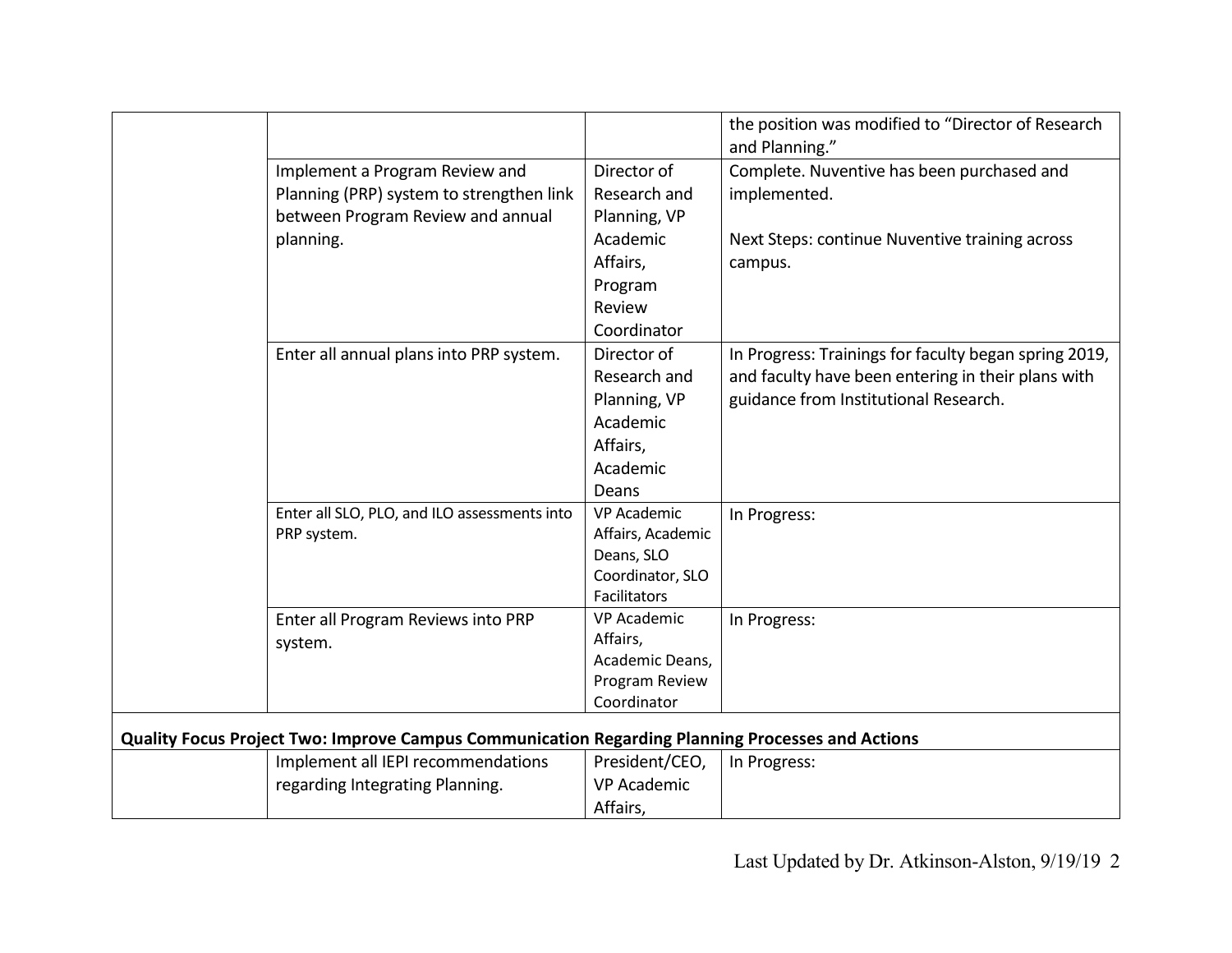|                                     | Academic           |                                                    |
|-------------------------------------|--------------------|----------------------------------------------------|
|                                     | Deans,             |                                                    |
|                                     | Managers, and      |                                                    |
|                                     | Directors.         |                                                    |
| Improve strategies related to the   | <b>VP Academic</b> | In Progress:                                       |
| Program Review process:             | Affairs,           |                                                    |
| communication.                      | Academic           |                                                    |
|                                     | Deans, IEC,        |                                                    |
|                                     | Program            |                                                    |
|                                     | Review             |                                                    |
|                                     | Coordinator,       |                                                    |
|                                     | Division Chairs,   |                                                    |
|                                     | faculty            |                                                    |
|                                     | members.           |                                                    |
| Improve strategies related to the   | <b>VP Academic</b> | In Progress: A Program Review schedule has been    |
| Program Review process: complete    | Affairs,           | created, and IEC continuously monitors this        |
| Program Reviews in a timely manner. | Academic           | schedule                                           |
|                                     | Deans, Core        |                                                    |
|                                     | Planning           |                                                    |
|                                     | Workgroup,         |                                                    |
|                                     | IEC, Program       |                                                    |
|                                     | Review             |                                                    |
|                                     | Coordinator,       |                                                    |
|                                     | Division Chairs,   |                                                    |
|                                     | faculty            |                                                    |
|                                     | members.           |                                                    |
| Update and Maintain Planning and    | Planning and       | In Progress/Ongoing: The Planning and Budget       |
| Budget Calendar.                    | <b>Budget</b>      | Calendar has been created and updated for the      |
|                                     | Committee          | current academic year. This Calendar is making its |
|                                     | (PBC)              | way through various groups on campus               |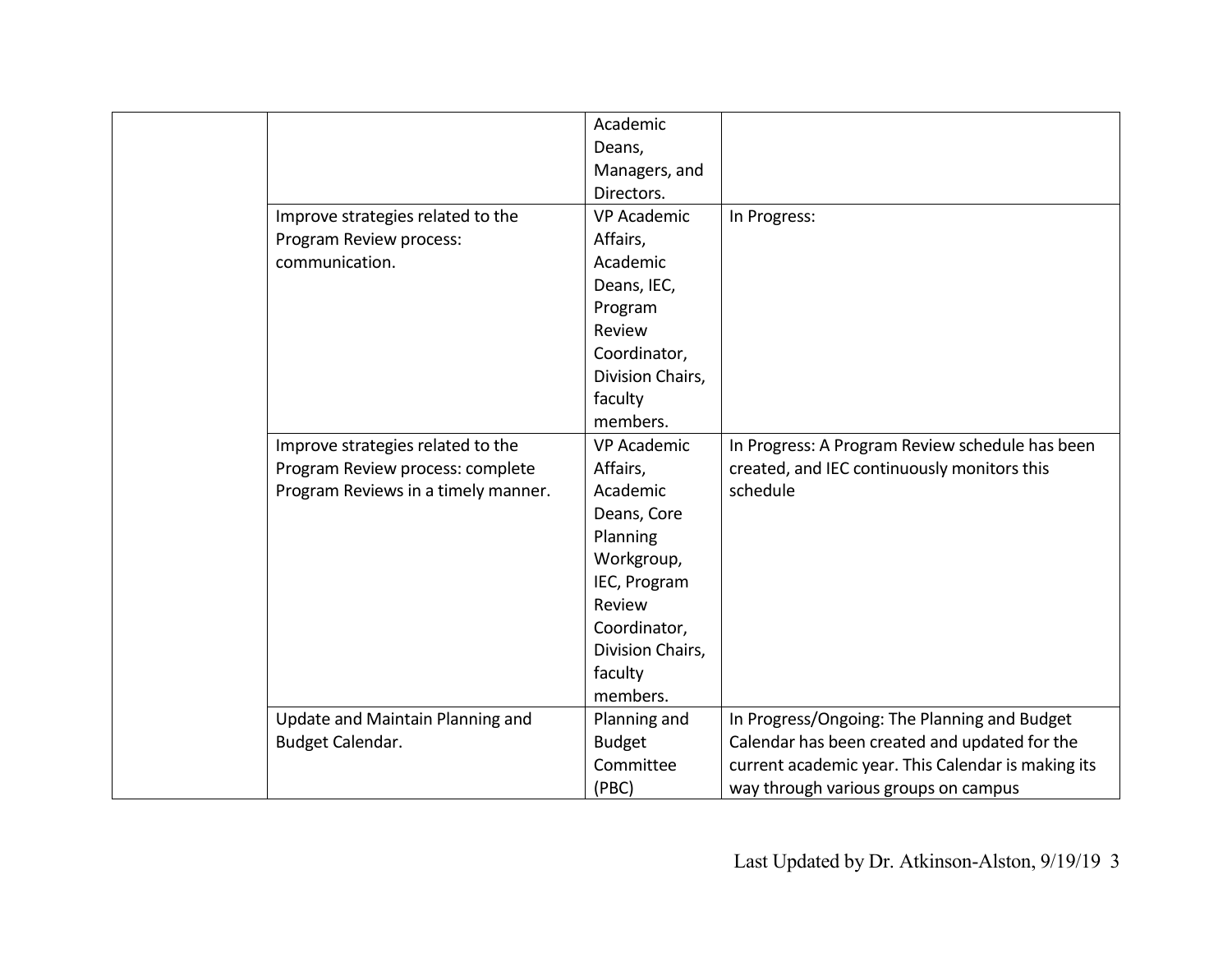|                                                              | Communicate deadlines related to<br>Planning and Budget to faculty and staff.                                                                                                                                                                                                                                 | Academic<br>Senate, PBC                                                            | In Progress:                                                     |
|--------------------------------------------------------------|---------------------------------------------------------------------------------------------------------------------------------------------------------------------------------------------------------------------------------------------------------------------------------------------------------------|------------------------------------------------------------------------------------|------------------------------------------------------------------|
| <b>Action Plan 2:</b><br><b>Distance</b><br><b>Education</b> | <b>Action Item</b>                                                                                                                                                                                                                                                                                            | <b>Follow-Up</b>                                                                   | <b>Status</b>                                                    |
|                                                              | Quality Focus Project Three: Create a Clear Organizational Management Structure for Distance Education.<br>Formalize the Distance Education<br>Advisory Committee in order to help<br>create and maintain a systematic,<br>centralized approach to online<br>instruction as an independent<br>institution.    | <b>VP Academic</b><br>Affairs,<br>Academic<br>Senate, DEFC                         | Completed Spring 2018                                            |
|                                                              | Hire a Distance Education Faculty<br>Coordinator from the ranks of full-time<br>instructors on reassigned time.                                                                                                                                                                                               | President/CEO,<br><b>VP Academic</b><br>Affairs, Division<br>Dean                  | Completed Spring 2018                                            |
|                                                              | Create a mentor program for new<br>distance education faculty, implement a<br>course shell evaluation process, and<br>assist with the creation of discipline-<br>specific "model" courses to ensure that<br>all online classes meet or exceed legal<br>requirements and robustly support<br>student learning. | <b>VP Academic</b><br>Affairs, Division<br>Dean, DEFC,<br><b>DEAC</b><br>Committee | On Hold-Revisit in Fall of 2020                                  |
|                                                              |                                                                                                                                                                                                                                                                                                               |                                                                                    |                                                                  |
|                                                              | Quality Focus Project Four: Implement Best Practices to Increase Online Student Success<br>Develop and adopt the Compton College<br>DE Faculty Handbook.                                                                                                                                                      | VP, Academic<br>Affairs,<br>Academic Deans,<br>Distance                            | Completed - Approved by Academic Senate on<br>February 21, 2019. |

Last Updated by Dr. Atkinson-Alston, 9/19/19 4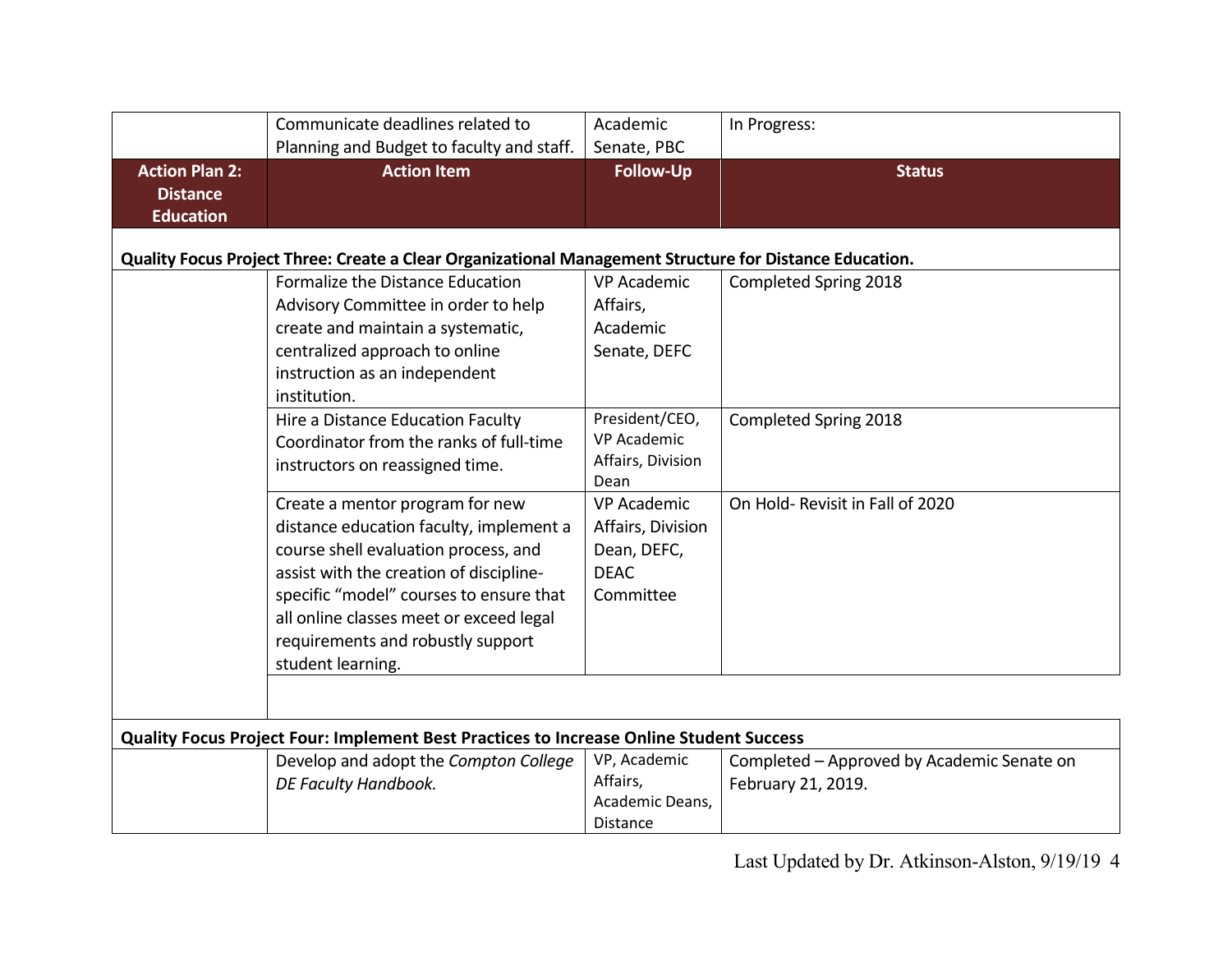|                                                                                                                           |                                          | Education       |                                                      |  |
|---------------------------------------------------------------------------------------------------------------------------|------------------------------------------|-----------------|------------------------------------------------------|--|
|                                                                                                                           |                                          | Advisory        |                                                      |  |
|                                                                                                                           |                                          | Committee       |                                                      |  |
|                                                                                                                           | Implement a standard shell evaluation    | VP, Academic    | Ongoing - Faculty members have been trained and      |  |
|                                                                                                                           | based on the Online Education Initiative | Affairs,        | certified in the OEI Course Design Rubric. Trainings |  |
|                                                                                                                           | (OEI) Course Design Rubric.              | Academic        | and peer review for faculty members will begin in    |  |
|                                                                                                                           |                                          | Deans,          | Fall 2019.                                           |  |
|                                                                                                                           |                                          | <b>Distance</b> |                                                      |  |
|                                                                                                                           |                                          | Education       |                                                      |  |
|                                                                                                                           |                                          | Advisory        |                                                      |  |
|                                                                                                                           |                                          | Committee       |                                                      |  |
|                                                                                                                           | Design and adopt a campus wide           | VP, Academic    | CourseEvalHQ has been purchased (Fall 2019).         |  |
|                                                                                                                           | student feedback survey to be built into | Affairs,        | Survey will be created by the end of Spring 2020.    |  |
|                                                                                                                           | every course shell.                      | Academic        | Implementation will begin Fall of 2020.              |  |
|                                                                                                                           |                                          | Deans,          |                                                      |  |
|                                                                                                                           |                                          | <b>Distance</b> |                                                      |  |
|                                                                                                                           |                                          | Education       |                                                      |  |
|                                                                                                                           |                                          | Advisory        |                                                      |  |
|                                                                                                                           |                                          | Committee,      |                                                      |  |
|                                                                                                                           |                                          | Manager of      |                                                      |  |
|                                                                                                                           |                                          | Institutional   |                                                      |  |
|                                                                                                                           |                                          | Research        |                                                      |  |
| Quality Focus Project Five: Promote Student Awareness of Distance Education Resources and Develop New Tools to Facilitate |                                          |                 |                                                      |  |
| <b>Success</b>                                                                                                            |                                          |                 |                                                      |  |
|                                                                                                                           | Increase awareness and use of Distance   | VP, Academic    | Online Counseling Training in progress-              |  |
|                                                                                                                           | Education support services.              | Affairs, VP,    | Implementation set for Fall of 2019.                 |  |
|                                                                                                                           |                                          | Student         |                                                      |  |
|                                                                                                                           |                                          | Services,       | Other student support services have yet to be        |  |
|                                                                                                                           |                                          | Academic        | integrated into Canvas as of September 2019.         |  |
|                                                                                                                           |                                          | Deans,          |                                                      |  |
|                                                                                                                           |                                          | <b>Distance</b> | The DE webpages have been updated and provide        |  |
|                                                                                                                           |                                          |                 | access and information about Canvas.                 |  |

Last Updated by Dr. Atkinson-Alston, 9/19/19 5